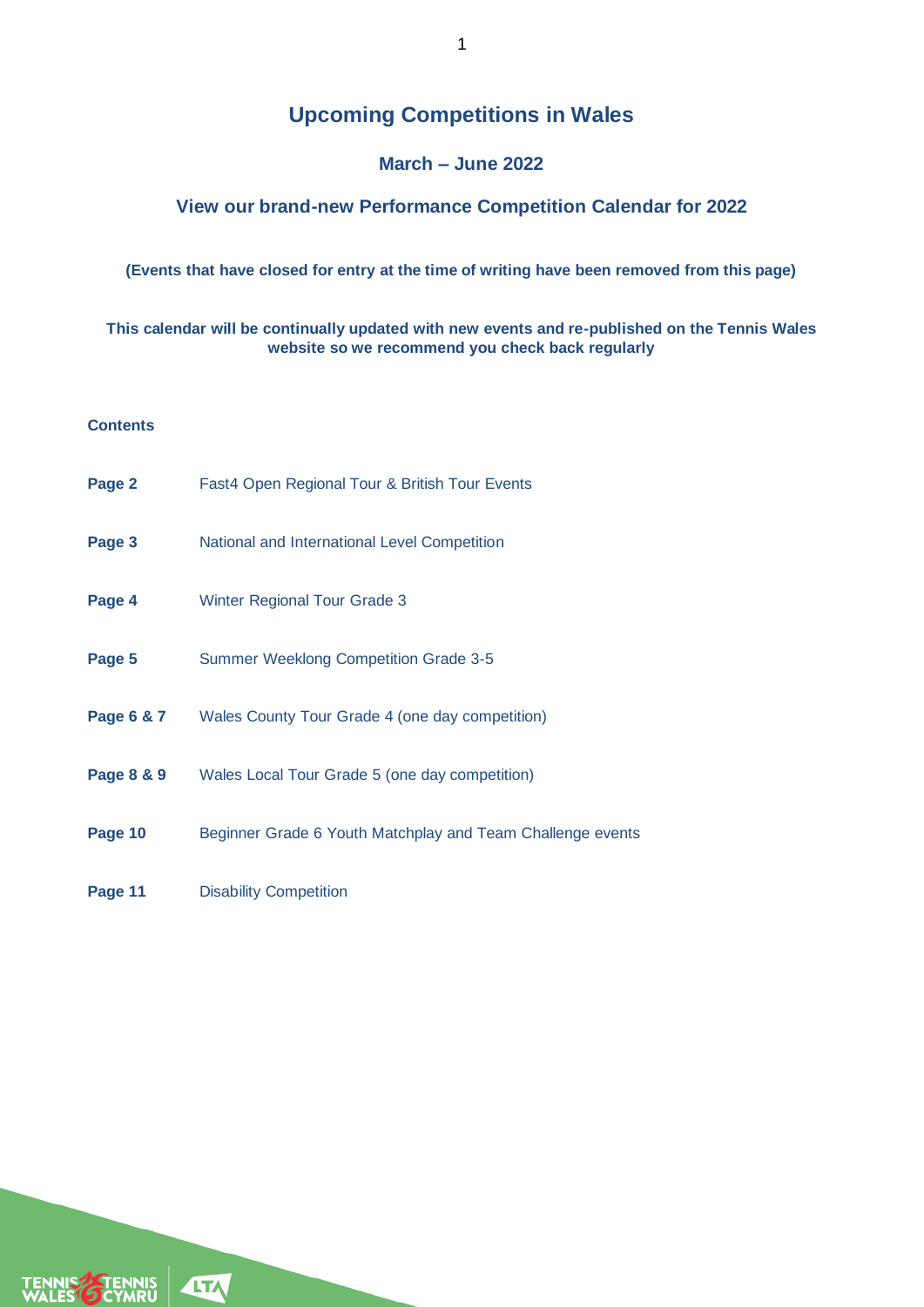# **Fast4 Open Regional Tour & British Tour Events**

#### **The Fast4 Open Regional Tour 18+ Priority Entry**

Fast4 Open Regional Tour - Entries close on 15<sup>th</sup> March Dinas Powys LTC  $26^{th} - 27^{th}$  March [Men's](https://competitions.lta.org.uk/tournament/c4b39cd2-9476-4578-be04-417f3483caf8) and [Ladies](https://competitions.lta.org.uk/tournament/73d88d2b-6f2a-4e32-9b0a-2782b2f67455) Singles

Fast4 Open Regional Tour - Entry Period 15<sup>th</sup> March to 19<sup>th</sup> April Cardiff Met University 30th April - [Men's Singles](https://competitions.lta.org.uk/tournament/7422b81e-5bbb-4746-bc9f-7b804876345d)

Fast4 Open Regional Tour – Entry Period 16<sup>th</sup> March to 19<sup>th</sup> April Newport Tennis Centre 1<sup>st</sup> May - **[Ladies Singles](https://competitions.lta.org.uk/tournament/7ddf5712-98a6-4716-8e51-05af004fa68b)** 

Fast4 Open Regional Tour – Entry Period  $6<sup>th</sup>$  April – 10<sup>th</sup> May Prestatyn LTC 21<sup>st</sup>-22<sup>nd</sup> May **[Men's](https://competitions.lta.org.uk/tournament/84559e3d-c70d-476c-8ce1-69929ff64afd) and [Ladies](https://competitions.lta.org.uk/tournament/84b9994e-c88d-431a-b635-3ca30f7c3649) Singles** 

Fast4 Open Regional Tour – Entry Period  $19<sup>th</sup>$  April –  $24<sup>th</sup>$  May Radyr LTC 4-5<sup>th</sup> June [Men's](https://competitions.lta.org.uk/tournament/e10f39f4-5bb0-4cd7-b030-128d29773909) and [Ladies](https://competitions.lta.org.uk/tournament/f5c3312a-8c6f-4868-abb9-0f415ad0393b) Singles

Fast4 Open Regional Tour – Entry Period  $18<sup>th</sup>$  May –  $21<sup>st</sup>$  June Cardiff LTC 3 rd July [Men's and Ladies DOUBLES](https://competitions.lta.org.uk/tournament/7140c907-96c4-486c-84dd-14baab23d7ad)

#### **National Prize Money Competitions – Weeklong British and Progress Tour**

**Progress Tour – Compete & Earn** Saturday  $2^{nd}$  – Sunday  $3^{rd}$  April [More Info Here](https://www.theprogresstour.com/compete-earn)

**[LTA British Tour Tier 1 \(Enhanced Prize Money\)](https://competitions.lta.org.uk/tournament/2718c6bc-1bc7-4af8-821a-28fbf909639e)** Windsor LTC Penarth, Artificial Clay Monday  $16<sup>th</sup>$  – Saturday 21<sup>st</sup> May

Men's and Ladies Singles Entry Period:  $2^{nd}$  April –  $2^{nd}$  May

#### **[LTA British Tour Tier 2](https://competitions.lta.org.uk/tournament/c73def91-bbe0-4f7b-8317-e764cb637ef6)**

Newport Tennis Centre, Indoor Acrylic 29<sup>th</sup> June – 2<sup>nd</sup> July Men's and Ladies Singles Entry Period:  $13<sup>th</sup>$  May -  $13<sup>th</sup>$  Jun

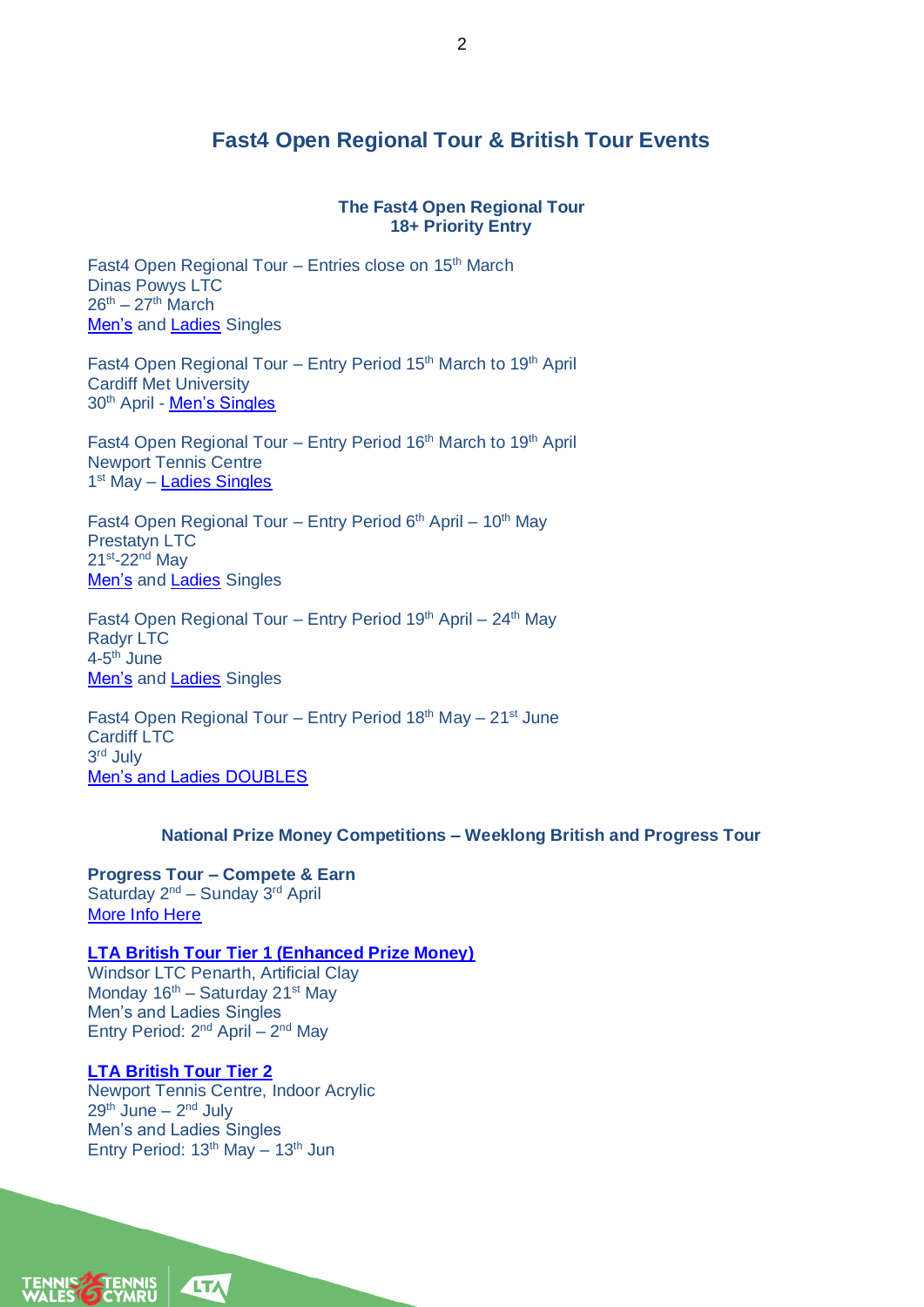## **National and International Competition**

#### **[Tennis Europe Junior Tour –](https://www.tenniseurope.org/sport/tournament?id=F17E05BB-07B3-4C0E-8576-1D3E250ED4F1) Category 2**

Wrexham Tennis Centre  $1<sup>st</sup> - 9<sup>th</sup>$  April 12U and 14U Closes on 8<sup>th</sup> March (11U and 14U Wildcard Play-offs close on 24<sup>th</sup> March)

#### **[The Welsh Junior Open –](https://competitions.lta.org.uk/tournament/d01303d3-a54b-44bc-a8f6-37d64eff299a) Grade 2 National Tour**

Wrexham Tennis Centre 9<sup>th</sup> – 17<sup>th</sup> April 10U, 11U, 12U, 14U, 16U, 18U Entry Period: 22<sup>nd</sup> February to 14<sup>th</sup> March

#### **[Senior Home Nations](https://www.lta.org.uk/about-us/in-your-area/tennis-wales/competitions/senior-competitions/)**

Wrexham Tennis Centre and Bolton Tennis Centre 30<sup>th</sup> April – 2<sup>nd</sup> May 35+ 45+ 50+ 55+ 60+ 65+

### **[ITF World Tennis Tour Juniors 18U –](https://www.itftennis.com/en/tournament/j5-wrexham/gbr/2022/j-g5-gbr-03a-2022/) J5**

Wrexham Tennis Centre  $22^{nd} - 28^{th}$  May 18U

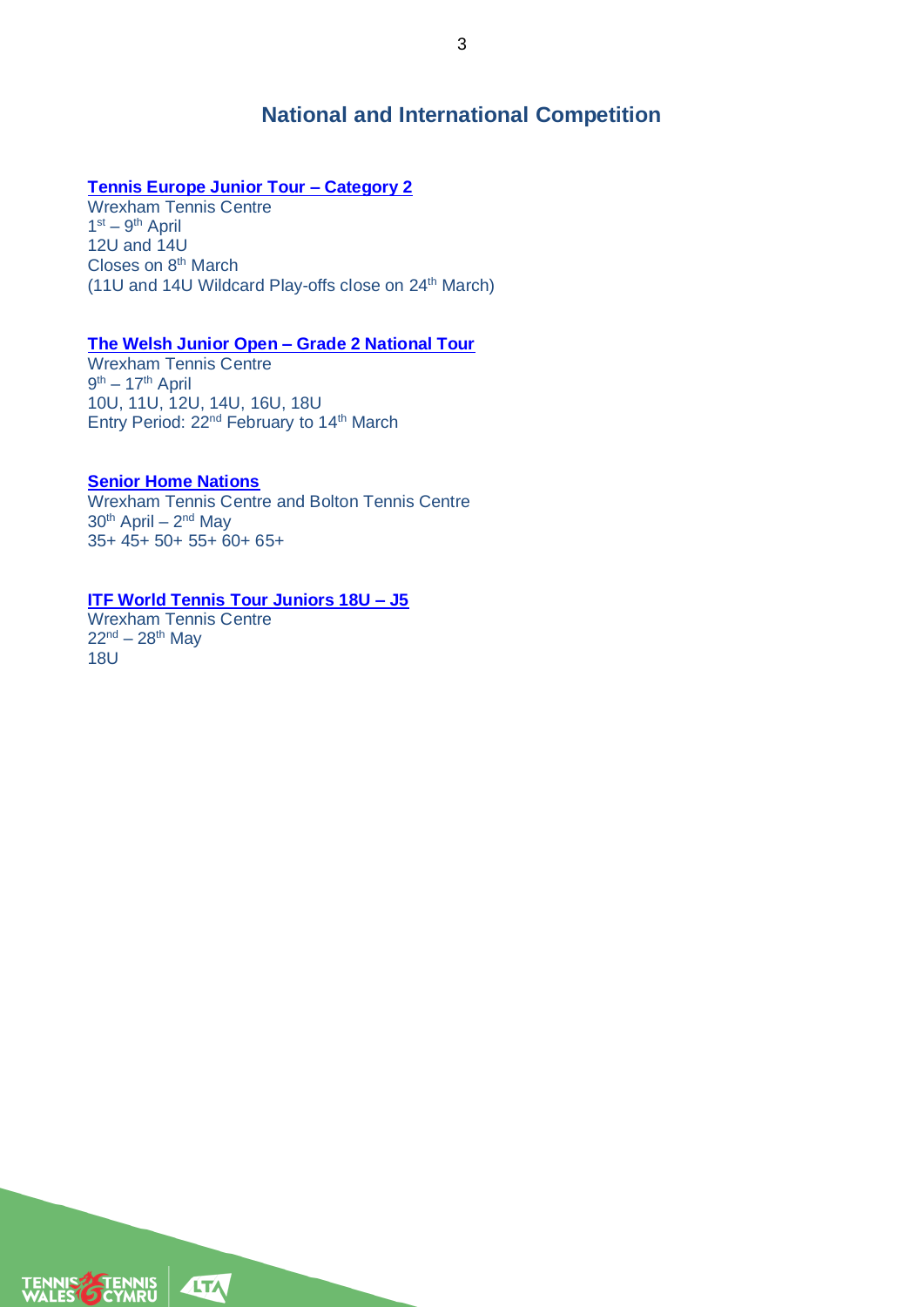# **Wales Winter Regional Tour Grade 3 Events**

# **March**

| 12U Boys        | 19 <sup>th</sup> -20 <sup>th</sup> March | D.L Swansea        | Enter by 8 <sup>th</sup> March  |
|-----------------|------------------------------------------|--------------------|---------------------------------|
|                 |                                          |                    |                                 |
| <b>9U Girls</b> | 27 <sup>th</sup> March                   | <b>D.L Swansea</b> | Enter by 15 <sup>th</sup> March |

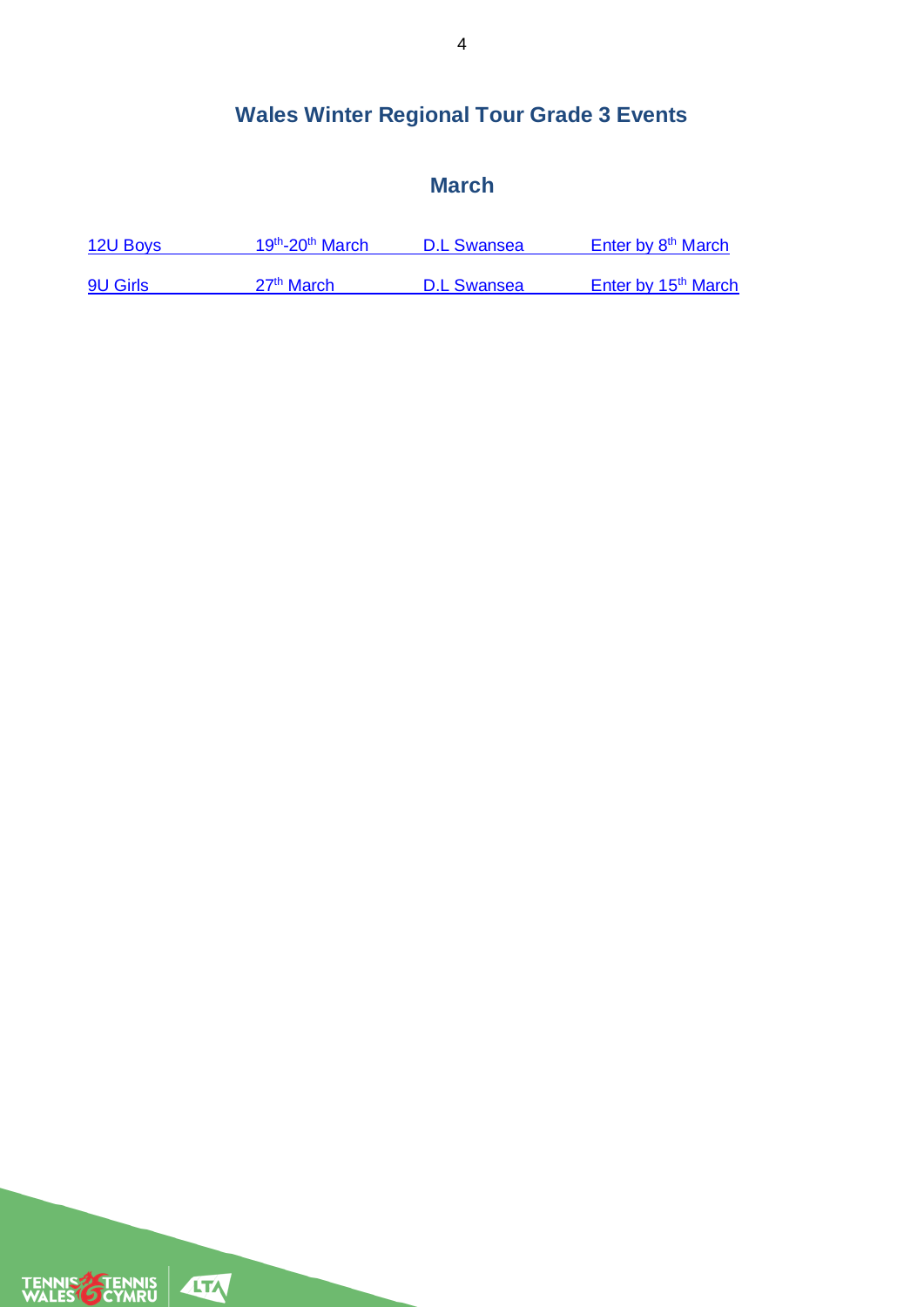## **Summer Weeklong Competition Grade 3, 4 and 5**

## **April**

#### **[Cardiff Met Easter Grade 4](https://competitions.lta.org.uk/tournament/703bef44-da7f-4863-b520-6bb30662c829)**

Cardiff Met University  $11^{th} - 15^{th}$  April 8U, 9U, 10U, 12U, 14U, 16U, 18U

#### **The 5th [Lisvane Easter Open Grade 5](https://competitions.lta.org.uk/tournament/56674043-a402-428d-b1d6-b1984dfdc202)**

Lisvane Tennis Club  $18^{th} - 22^{nd}$  April 10U, 12U, 14U, 16U (Singles and Doubles), 18U, Men 45+ Singles, Ladies 45+ Doubles

#### **[Penarth Windsor Open 2022 Grade 3](https://competitions.lta.org.uk/tournament/07a41732-f575-486b-b997-d68f45940b54)**

Windsor LTC, Penarth  $18^{th} - 23^{rd}$  April 8U, 9U, 10U, 12U, 14U (Singles and Doubles), 16U, Men's and Ladies Singles and Doubles

#### **[DL Cardiff Mini Tennis Grade 3](https://competitions.lta.org.uk/tournament/52a0561a-19d4-4bee-ab55-5916a5225489)**

David Lloyd Cardiff 30<sup>th</sup> April – 2<sup>nd</sup> May 8U, 9U, 10U

#### **May**

#### **[South Wales County Championships](https://competitions.lta.org.uk/tournament/4e346a08-28c9-412a-bb51-6c33669c6d62) Grade 4**

Dinas Powys LTC 29<sup>th</sup> May – 3<sup>rd</sup> June 8U, 9U, 10U, 11U, 12U, 14U, 18U

#### **Lisvane's 7th [Spring Open Grade 4 & 5](https://competitions.lta.org.uk/tournament/96bae9a5-8802-4d14-96bb-97d8f164cfff)**

Lisvane Tennis Club 30<sup>th</sup> May – 4<sup>th</sup> June 10U, 12U, 14U, 16U, Open Singles and Doubles, 45+ Singles and Doubles

### **June**

**[North Wales County Championships Grade 4](https://competitions.lta.org.uk/tournament/b9d16b08-7ae1-43cb-80a7-7e8f49968a65)** Ruthin LTC 2<sup>nd</sup> – 5<sup>th</sup> June 8U, 9U, 10U, 12U, 14U, 18U

#### **[North Wales Open Tennis Tournament](https://competitions.lta.org.uk/tournament/a77dc392-4f6d-44a4-b038-42c97c6c4aef) Grade 3**

Prestatyn LTC  $23<sup>rd</sup> - 26<sup>th</sup>$  June Open Singles and Doubles, 35+, 40+, 45+, 50+ Singles and Doubles events

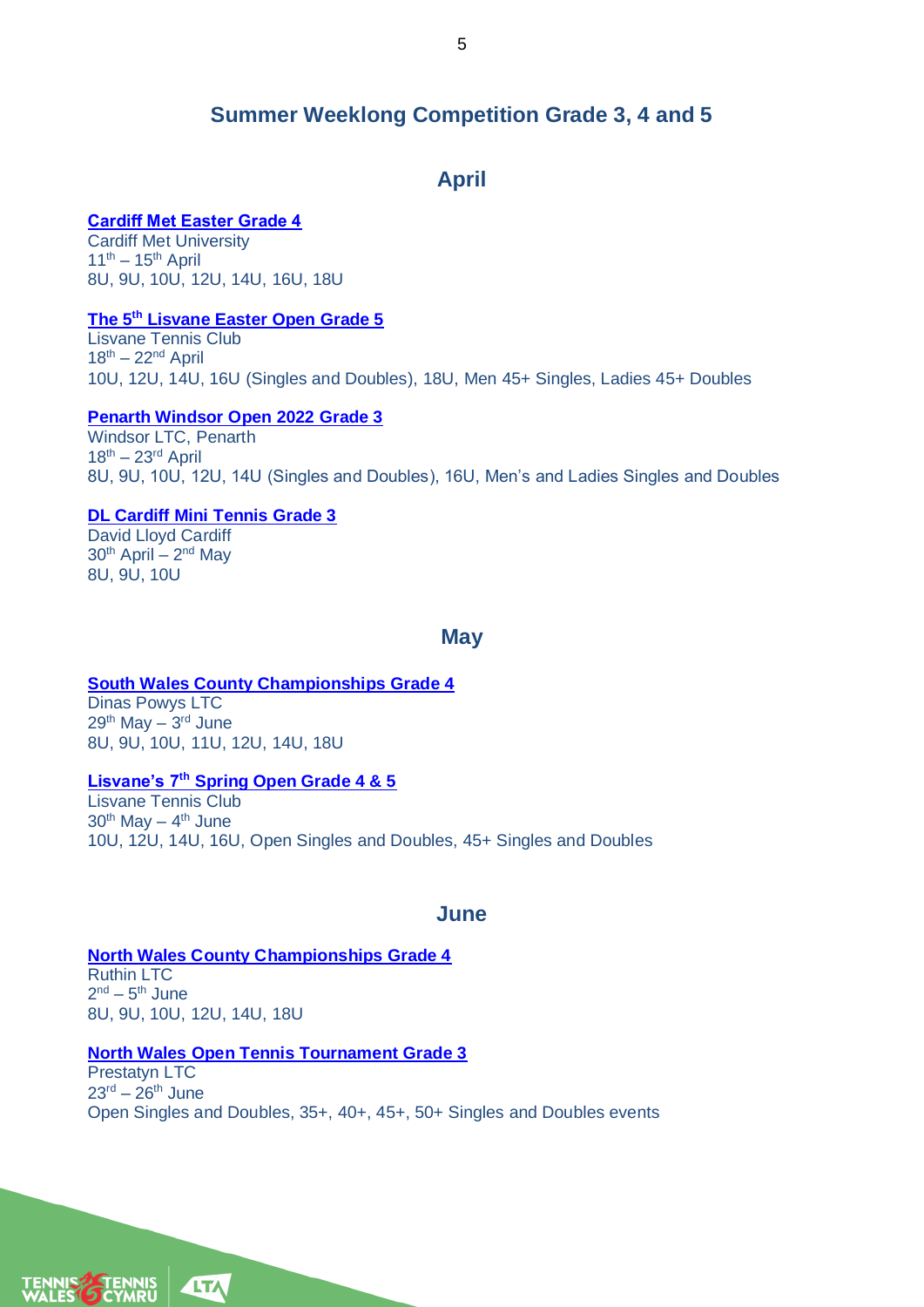### **Wales County Tour Grade 4 Events (More events to be added shortly so please check back before end of March)**

# **March**

| 9U              | Saturday 12th    | <b>Cardiff Met University</b> |                |
|-----------------|------------------|-------------------------------|----------------|
| <b>10U</b>      | Sunday 27th      | David Lloyd Cardiff           |                |
| 11 <sup>U</sup> | Sunday 13th      | Allt Yr Yn                    |                |
| 12 <sub>U</sub> | Saturday 26th    | <b>Cardiff Met University</b> |                |
| <b>14U</b>      | Sunday 27th      | <b>Cardiff LTC</b>            |                |
| 16U             | Sunday 20th      | <b>Cardiff LTC</b>            | <b>Doubles</b> |
| <b>16U</b>      | Saturday 26th    | Cwmbran                       |                |
| <b>18U</b>      | Sunday 27th      | <b>Cardiff LTC</b>            |                |
|                 | Open Sunday 20th | <b>Cardiff LTC</b>            | <b>Doubles</b> |

# **April**

11U Saturday 30th [Newtown](https://competitions.lta.org.uk/tournament/bc511222-3a1c-454d-aad7-084de8a834c9)

## **May**

| 9U              | Sunday 15th               | <b>Dinas Powys</b> |
|-----------------|---------------------------|--------------------|
| <u>11U</u>      | <b>Sunday 1st</b>         | <b>Newtown</b>     |
| <b>11U</b>      | Sunday 15th               | <b>Dinas Powys</b> |
| 12 <sub>U</sub> | Saturday 7 <sup>th</sup>  | Usk                |
| <b>14U</b>      | Sunday 8 <sup>th</sup>    | Prestatyn          |
| <b>14U</b>      | Saturday 21 <sup>st</sup> | Cardiff            |
| <b>16U</b>      | Saturday 14th             | Cardiff            |
| <b>18U</b>      | Saturday 21 <sup>st</sup> | Cardiff            |
|                 | Open Saturday 14th        | Cardiff            |

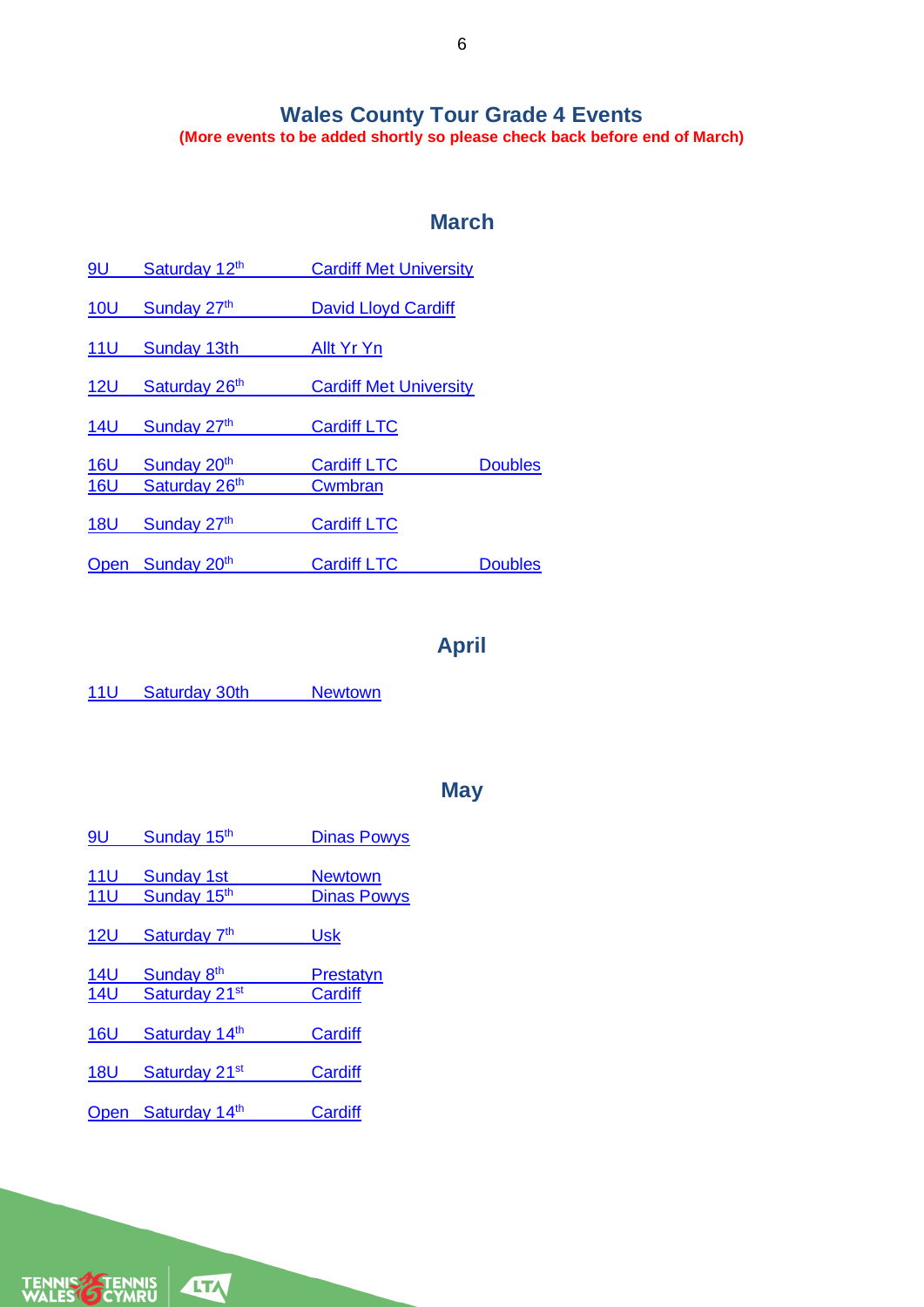# **June**

| 9U          | Sunday 12th               | Wrexham            |
|-------------|---------------------------|--------------------|
| 10U         | Sunday 26th               | Wrexham            |
| 11U         | Sunday 12th               | Wrexham            |
| <b>12U</b>  | Sunday 26th               | <b>Dinas Powys</b> |
| <b>14U</b>  | Saturday 18th             | Cardiff            |
| <b>16U</b>  | Saturday 25 <sup>th</sup> | Cwmbran            |
| <b>16U</b>  | Sunday 26th               | Wrexham            |
| <b>Open</b> | Saturday 18th             | Cardiff            |

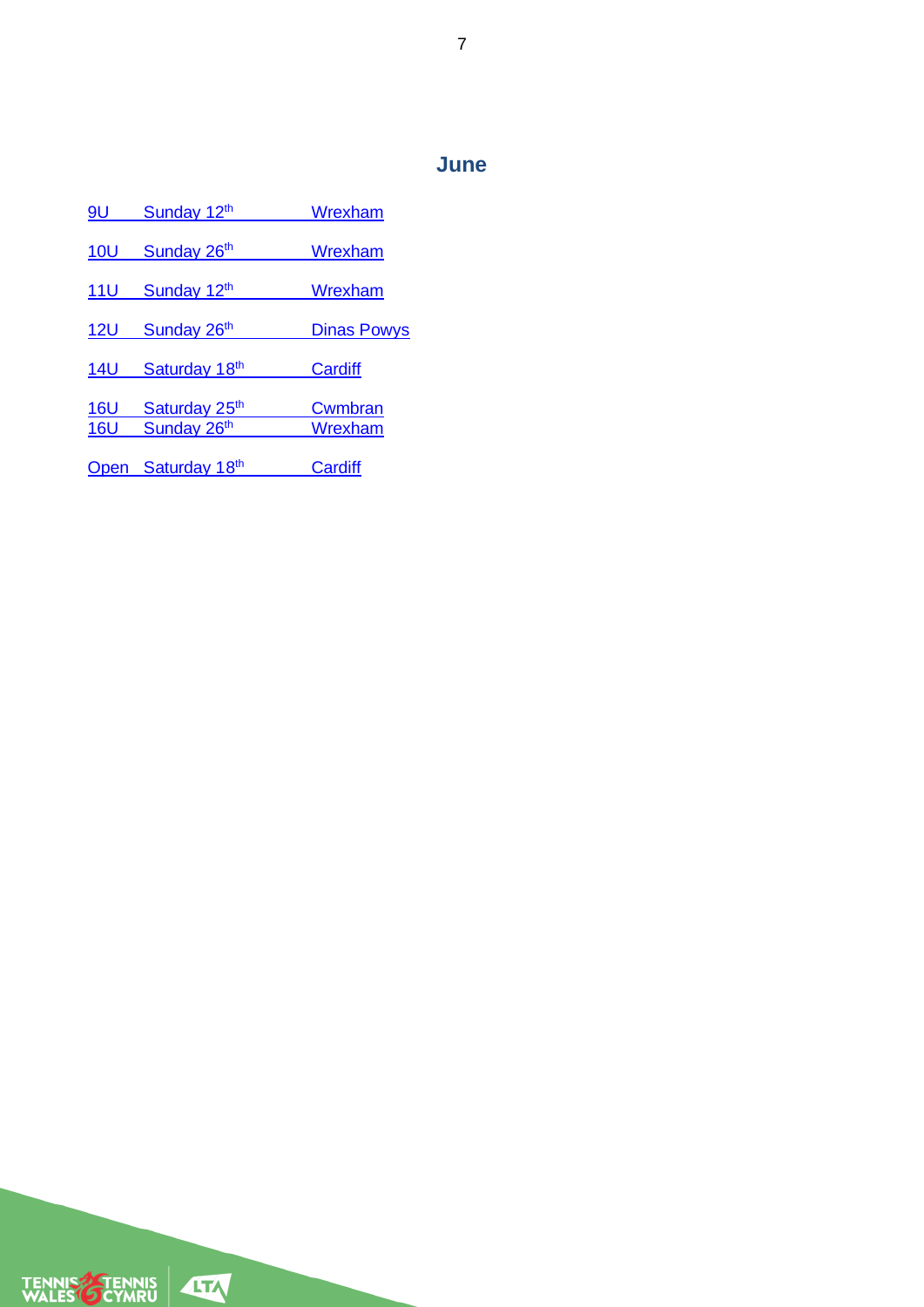#### **Wales Local Tour Grade 5 Events (Singles unless specified) (More events to be added shortly so please check back before end of March)**

## **March**

| <u>8U</u>  | Sunday 20 <sup>th</sup>   | <b>Cardiff Met University</b> |
|------------|---------------------------|-------------------------------|
| 8U         | Sunday 20 <sup>th</sup>   | Wrexham                       |
|            |                           |                               |
| 9U         | Sunday 20 <sup>th</sup>   | <b>Cardiff Met University</b> |
|            |                           |                               |
| <b>10U</b> | Sunday 13th               | <b>Newtown</b>                |
| <b>10U</b> | Sunday 20 <sup>th</sup>   | Cowbridge                     |
|            |                           |                               |
| <u>11U</u> | Sunday 20 <sup>th</sup>   | Wrexham                       |
| <b>11U</b> | Saturday 26 <sup>th</sup> | <b>Cwmbran</b>                |
|            |                           |                               |
| <b>12U</b> | Sunday 20 <sup>th</sup>   | <b>Newtown</b>                |
|            |                           |                               |
| <b>14U</b> | Saturday 12th             | Prestatyn                     |
| <b>14U</b> | Saturday 19th             | <b>Cardiff Met University</b> |
|            |                           |                               |
| <b>16U</b> | Sunday 13th               | <b>Windsor LTC, Penarth</b>   |
| <b>16U</b> | Sunday 27th               | <b>Cardiff Met University</b> |
|            |                           |                               |
| <b>18U</b> | Saturday 12th             | <b>Prestatyn</b>              |
|            |                           |                               |

# **April**

| <u>8U</u>  | Sunday 3rd               | <b>Dinas Powys</b> |                |
|------------|--------------------------|--------------------|----------------|
| <u>8U</u>  | Saturday 16th            | <u>Usk</u>         |                |
| <b>8U</b>  | Sunday 24th              | <u>Rhyl</u>        |                |
| <u>9U</u>  | Sunday 3rd               | Dinas Powys        |                |
| <u>9U</u>  | Friday 22 <sup>nd</sup>  | <u>Radyr</u>       |                |
| <u>9U</u>  | Sunday 24th              | Rhyl               |                |
| <b>10U</b> | Saturday 2 <sup>nd</sup> | <u>Cwmbran</u>     |                |
| <u>10U</u> | Saturday 16th            | <b>Newtown</b>     |                |
| <b>10U</b> | Sunday 24th              | Rhyl               |                |
| <u>11U</u> | Sunday 3rd               | <b>Newtown</b>     |                |
| <b>11U</b> | Saturday 16th            | Usk                |                |
| 12U        | Friday 22 <sup>nd</sup>  | <u>Radyr</u>       |                |
| <b>14U</b> | Sunday 3rd               | <b>Newtown</b>     |                |
| <b>16U</b> | Saturday 9th             | <b>Cardiff LTC</b> |                |
| <b>16U</b> | Saturday 23rd            | <b>Cardiff LTC</b> | <b>DOUBLES</b> |
| <u>18U</u> | Sunday 17th              | <b>Cwmbran</b>     |                |

TENNIS TENNIS<br>WALES CYMRU

**ATA** 

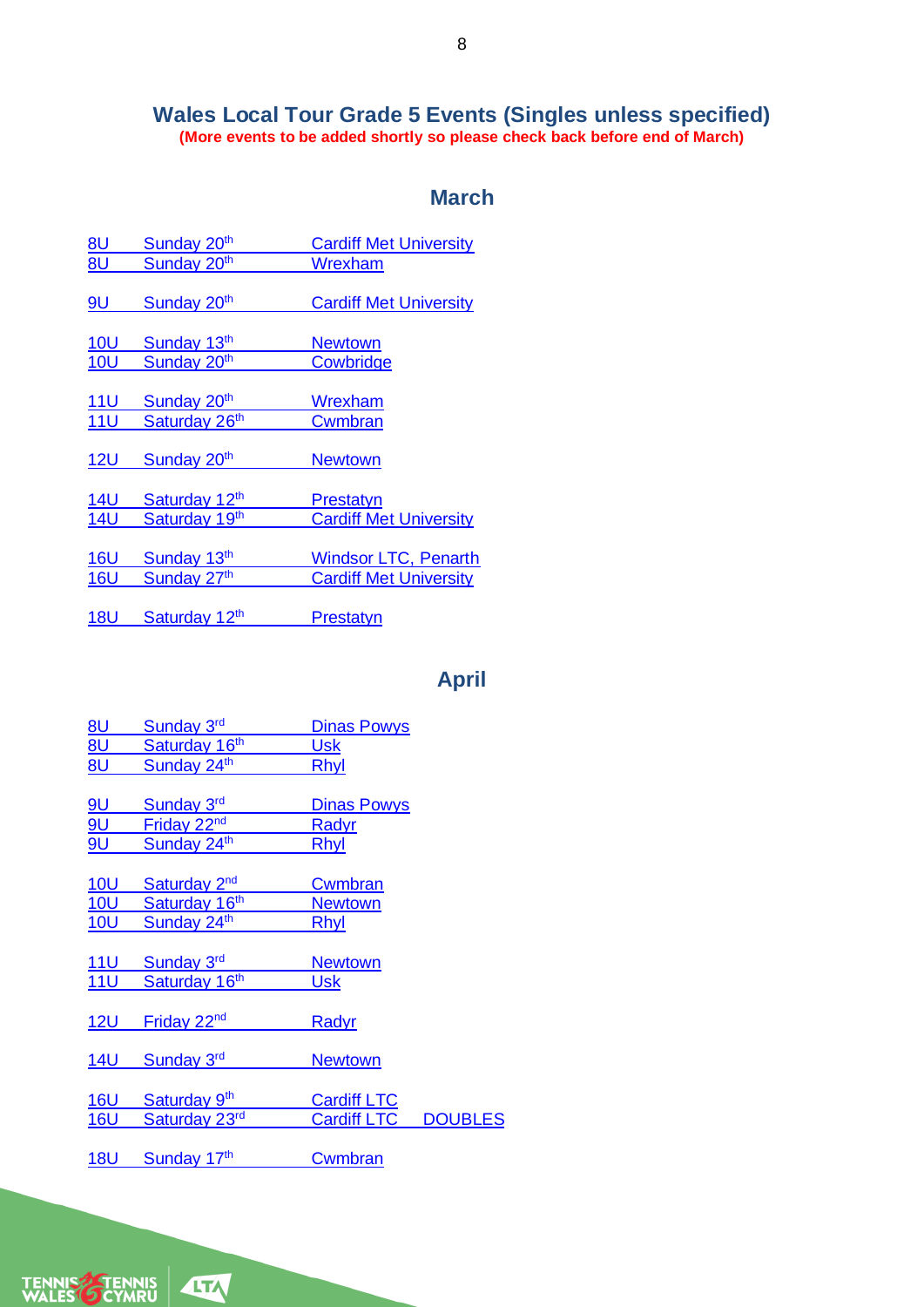**Open** Saturday 9 [Cardiff LTC](https://competitions.lta.org.uk/tournament/a33ea4a5-08b8-49af-a8c1-222081d90b97)<br>Cardiff LTC Open Saturday 23<sup>rd</sup> [Cardiff LTC DOUBLES](https://competitions.lta.org.uk/tournament/77b98184-0540-4fcd-82f2-7364737bae58)

## **May**

12U [Sunday 15](https://competitions.lta.org.uk/tournament/19741177-930e-41c3-88b4-ba492653bb73)<sup>th</sup> Newtown 16U Monday 30<sup>th</sup> [Windsor LTC, Penarth](https://competitions.lta.org.uk/tournament/e6773791-4cfa-4a40-97d0-90b8c3d30e19) 18U Sunday 8<sup>th</sup> [Prestatyn](https://competitions.lta.org.uk/tournament/c00db4b1-c29d-4654-b62e-07b6b4d1fe80) 18U Sunday 8<sup>th</sup> [Cwmbran](https://competitions.lta.org.uk/tournament/a33ea4a5-08b8-49af-a8c1-222081d90b97)

### **June**

| <u>8U</u>  | Thursday 2 <sup>nd</sup>  | <b>DL Cardiff</b> |
|------------|---------------------------|-------------------|
| 8U         | Sunday 12th               | Rhyl              |
|            |                           |                   |
| <u>gu</u>  | Thursday 2 <sup>nd</sup>  | <b>DL Cardiff</b> |
| 9U         | Saturday 4 <sup>th</sup>  | Usk               |
| <b>9U</b>  | Sunday 12th               | Rhyl              |
|            |                           |                   |
| <b>10U</b> | <b>Wednesday 1st</b>      | <b>DL Cardiff</b> |
|            |                           |                   |
| 12U        | Saturday 18th             | <b>Newtown</b>    |
| <b>12U</b> | Saturday 18th             | <b>DL Cardiff</b> |
|            |                           |                   |
| <b>14U</b> | Saturday 4 <sup>th</sup>  | <b>Usk</b>        |
|            |                           |                   |
| <b>16U</b> | Saturday 11 <sup>th</sup> | Cwmbran           |
| <b>16U</b> | Sunday 12 <sup>th</sup>   | Prestatyn         |
|            |                           |                   |
| <b>18U</b> | Sunday 12 <sup>th</sup>   | Prestatvn         |

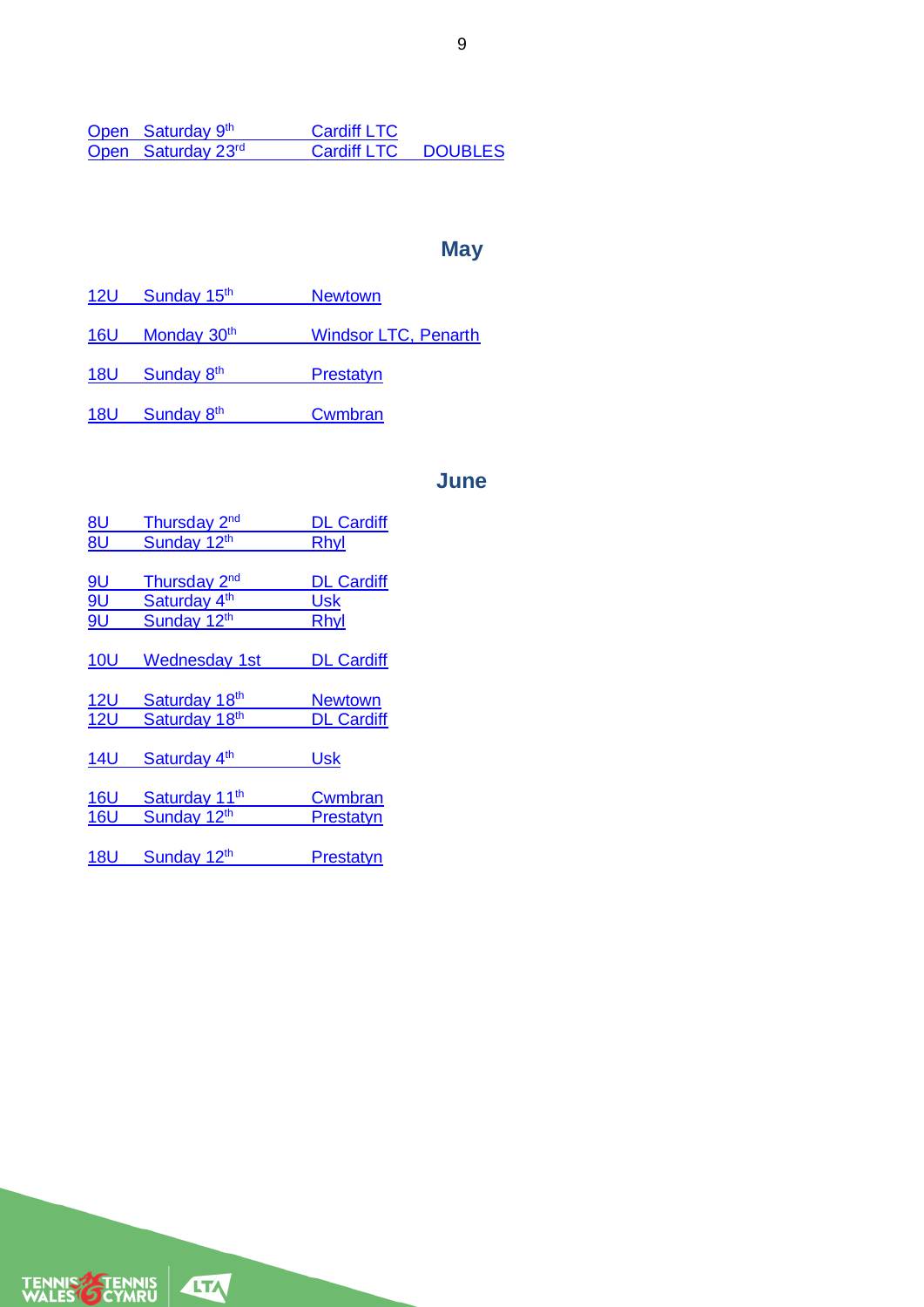# **Local Grade 6 / Youth Matchplay / Team Challenge Festival Events**

**We are very much aware of the huge amount of internal / Grade 6 competitions that take place across Wales – if you would like to further promote these events for neighbouring clubs / players to promote/attend, please send details of your event to [mark.lewis@tenniswales.org.uk](mailto:mark.lewis@tenniswales.org.uk) so they can be included on our calendar**

| 8U              | Monday 11th April             | Llantrisant              | <b>Youth Matchplay</b> |                                |
|-----------------|-------------------------------|--------------------------|------------------------|--------------------------------|
| 9U              | Monday 11th April             | Llantrisant              | <b>Youth Matchplay</b> |                                |
| 11 <sup>U</sup> | <b>Friday 22nd April</b>      | <b>Llantrisant</b>       | <b>Youth Matchplay</b> |                                |
| <b>14U</b>      | <b>Friday 22nd April</b>      | <b>Llantrisant</b>       | <b>Youth Matchplay</b> |                                |
| 8U              | Saturday 28 <sup>th</sup> May | <b>Myddleton College</b> |                        | <b>Team Challenge Festival</b> |

9U Saturday 28<sup>th</sup> May [Myddleton College](https://competitions.lta.org.uk/tournament/51daddd5-142e-4c03-b872-471366e56783) Team Challenge Festival